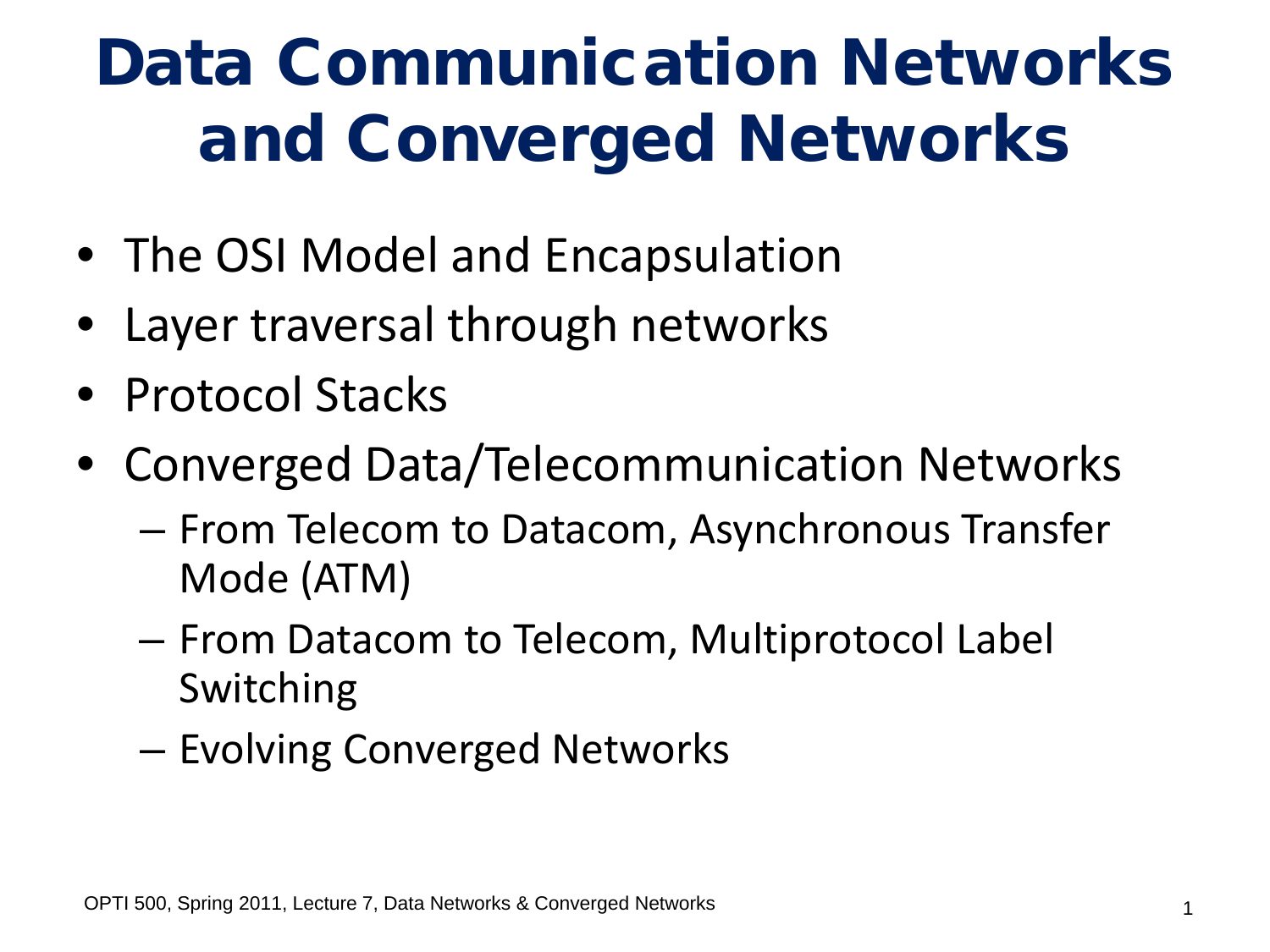# Loops in Bridged Ethernet Domains



From *Network Processors*, by Ran Giladi

- Loops make a network more robust, but
- Loops can create "data storms"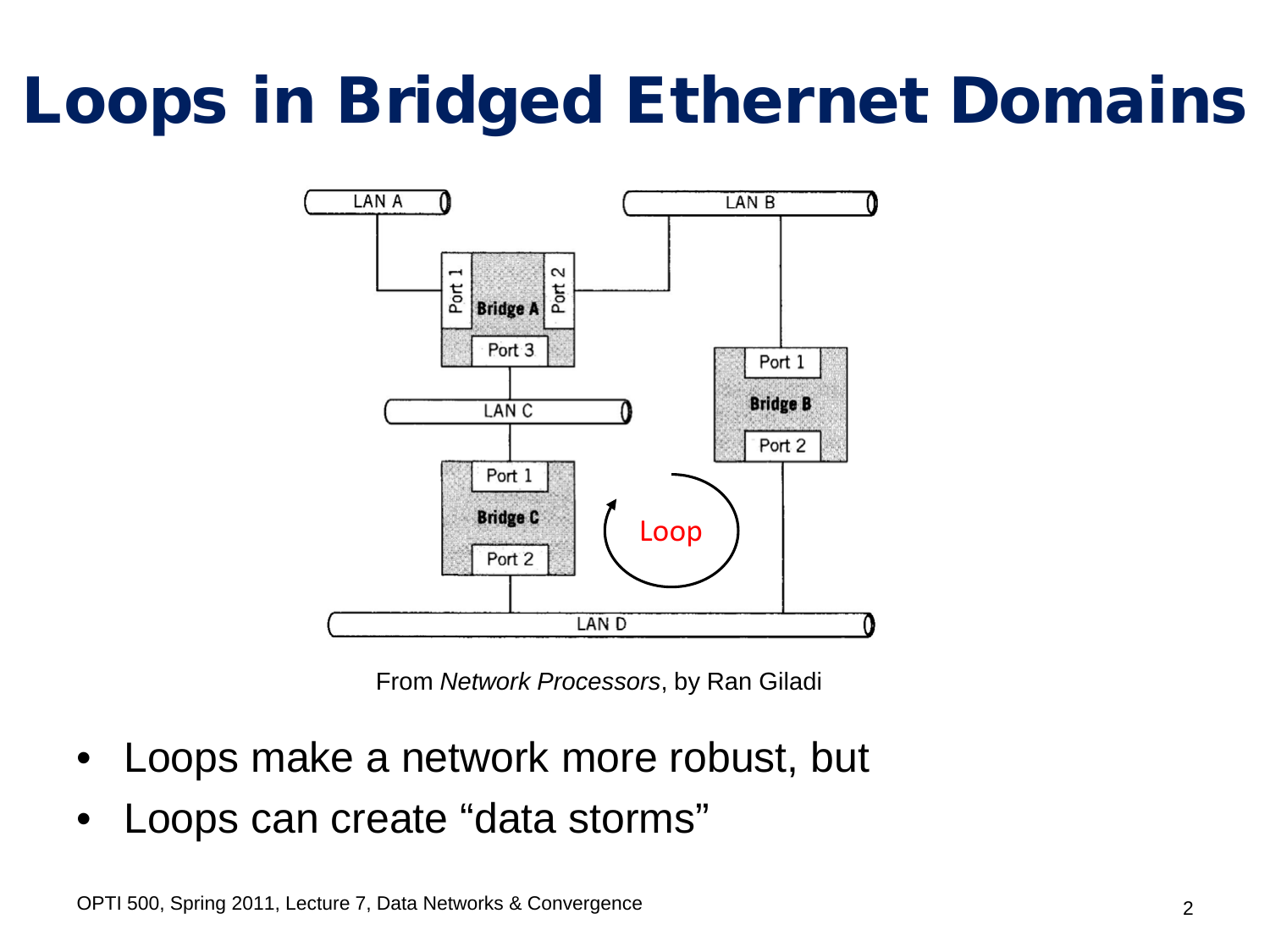#### "Data storm" blamed for nuclear-plant shutdown

Robert Lemos, SecurityFocus 2007-05-18

The U.S. House of Representative's Committee on Homeland Security called this week for the Nuclear Regulatory Commission (NRC) to further investigate the cause of excessive network traffic that shut down an Alabama nuclear plant.

During the incident, which happened last August at Unit 3 of the Browns Ferry nuclear power plant, operators manually shut down the reactor after two water recirculation pumps failed. The recirculation pumps control the flow of water through the reactor, and thus the power output of boiling-water reactors (BWRs) like Browns Ferry Unit 3. An investigation into the failure found that the controllers for the pumps locked up following a spike in data traffic -- referred to as a "data storm" in the NRC notice -- on the power plant's internal control system network. The deluge of data was apparently caused by a separate malfunctioning control device, known as a programmable logic controller (PLC).

" If you were to test any control systems that have any more than three or four (different) network-connected devices, they could be knocked over very easily."

Dale Peterson, CEO, DigitalBond

In a letter dated May 14 but released to the public on Friday, the Committee on Homeland Security and the Subcommittee on Emerging Threats, Cybersecurity, and Science and Technology asked the chairman of the U.S. Nuclear Regulatory Commission to continue to investigate the incident.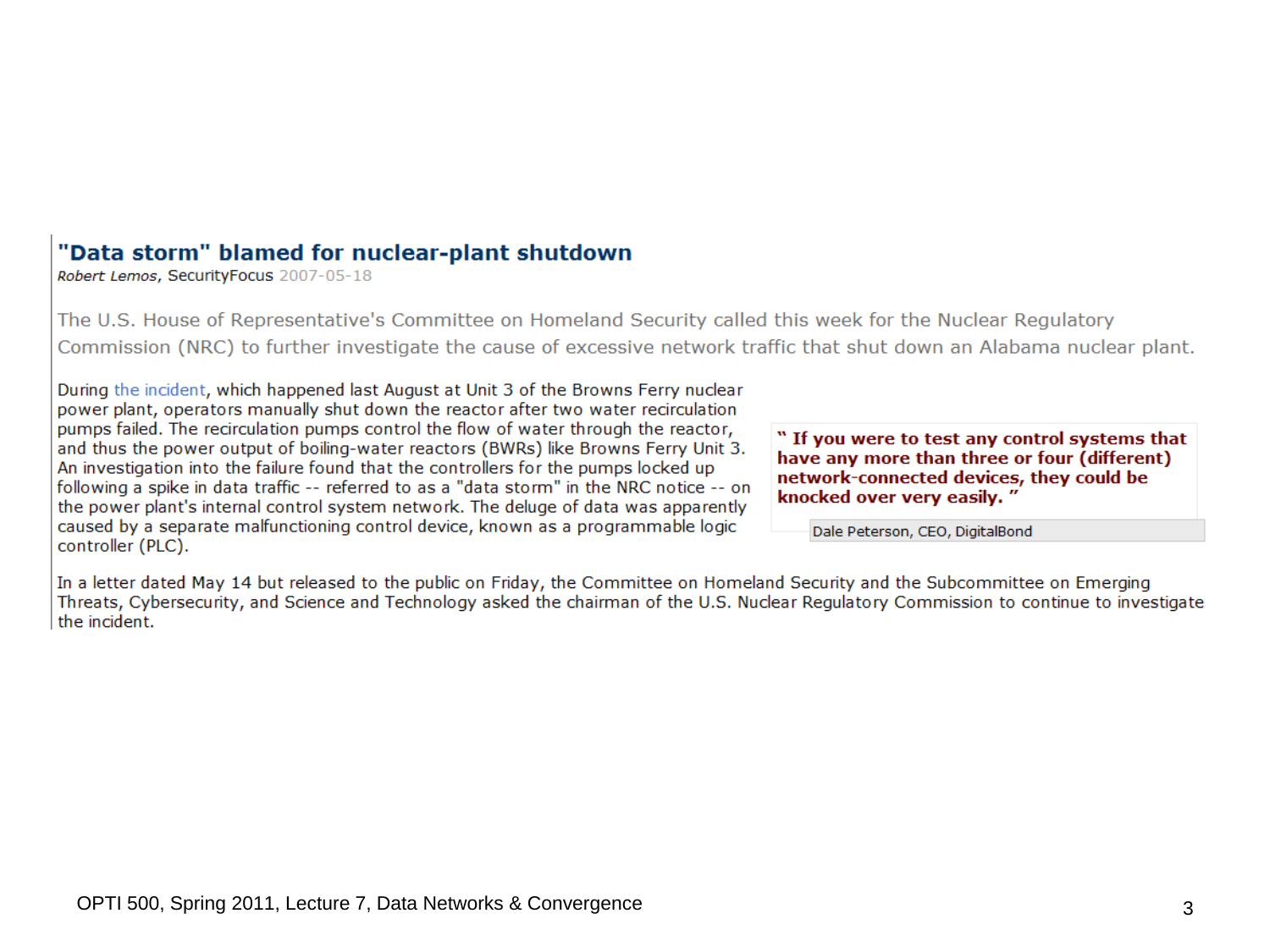## Spanning Tree Approach to Loop Resolution

- Identify a unique Root Bridge for the entire network
- Identify a unique Root Port on each bridge through which the bridge is connected to the Root Bridge
- Identify a Designated Bridge and its Designated Port for each LAN through which the LAN prefers to be connected to the rest of the LANs

LAN A LAN<sub>B</sub> RB  $\sim$ DP **DP Bridge A RP** Port 3 Port 1 **DP Bridge B** LAN<sub>C</sub> Port 2 **RP** DP Port 1 **Bridge C** Port 2 RB-Root Bridge RP-Root Port DP-Designated Port LAN<sub>D</sub> LAN A LANC | LANB LAN D

From *Network Processors*, by Ran Giladi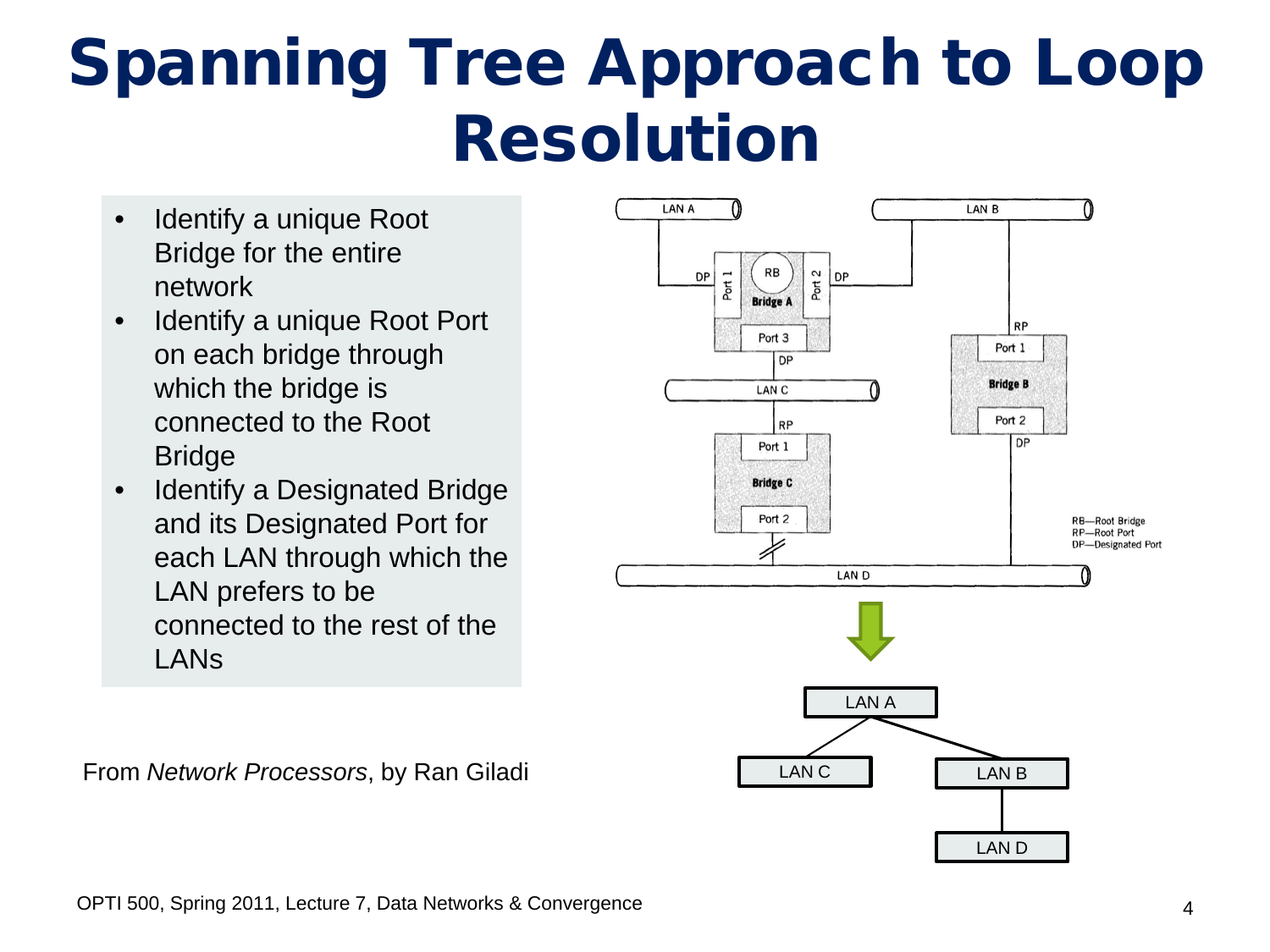# The Open System Interconnection (OSI) Layered Network Model

|                          | <b>Layer Name</b>    | <b>Function</b>                                                                                        | <b>Device</b>      |
|--------------------------|----------------------|--------------------------------------------------------------------------------------------------------|--------------------|
| Layers<br>Host           | <b>7 Application</b> | Network entry point for data received from<br>application                                              |                    |
|                          | 6 Presentation       | Application based conversion, translation,<br>encryption, and compression of data                      |                    |
|                          | 5 Session            | Establish a communication with another host                                                            |                    |
|                          | 4 Transport          | Breaks data into segments, flow control, ensure<br>packet delivery                                     |                    |
| Layers<br><b>Network</b> | 3 Network            | Address packets (logical address), route<br>determination, determines physical addresses               | <b>IP Router</b>   |
|                          | 2 Data Link          | Frames packets (appends physical address and error<br>detection bits), handles access to network media | Ethernet<br>Switch |
|                          | 1 Physical           | Converts bits in frames to electrical/optical signals                                                  | Repeater           |

Based on *Network Routing Basics*, by James Macfarlane

OPTI 500, Spring 2011, Lecture 7, Data Networks & Converged Networks 6 (Separation 2011) 5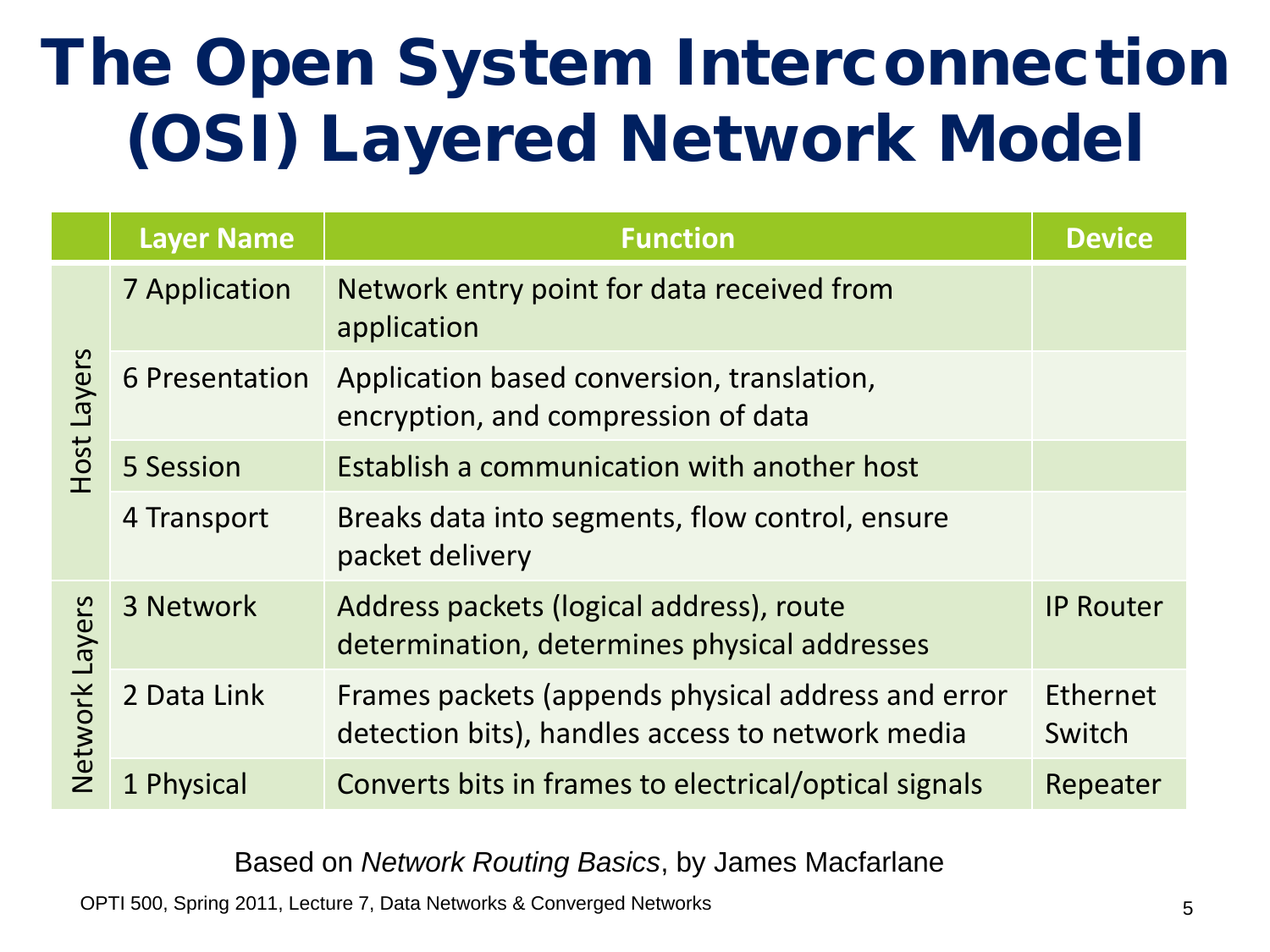# Intra-Node Layer Communication



- In the OSI model, layers communicate only with other layers that are immediately above are below them.
- CIAN is investigating "cross-layer" communication between non-adjacent layers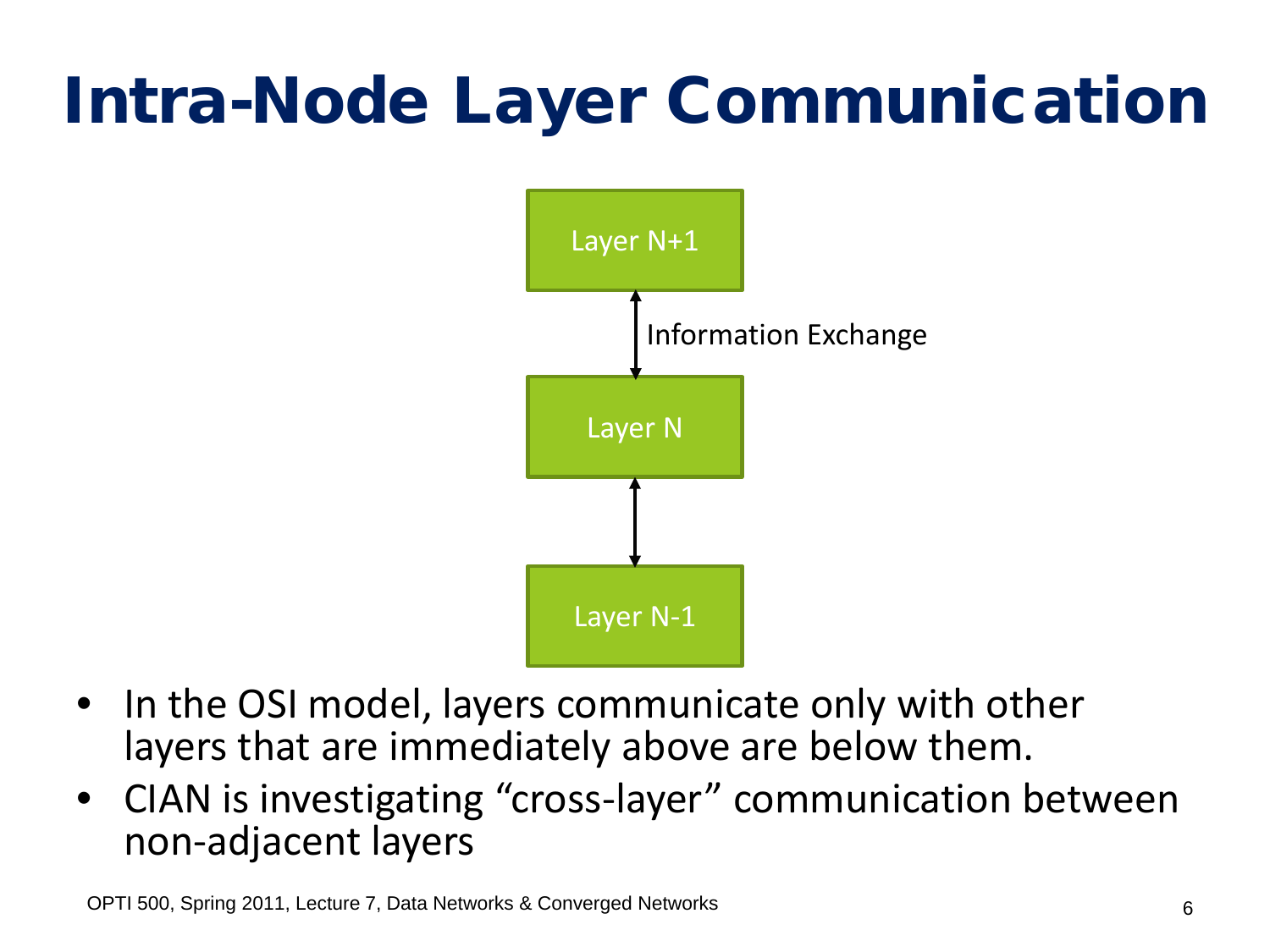## Internet Protocol (IP) Packet Structure

| Data | <b>IP Header</b>                                                                                                                                              |
|------|---------------------------------------------------------------------------------------------------------------------------------------------------------------|
|      | Source Address<br>(e.g. 172.16.2.32)<br><b>Destination Address</b><br><b>Sequence Number</b><br>Time to Live<br><b>Type of Service</b><br><b>Total Length</b> |
|      |                                                                                                                                                               |

• IP packets contain address information that is used to direct the packets between hosts (e.g. computers) that may be in different networks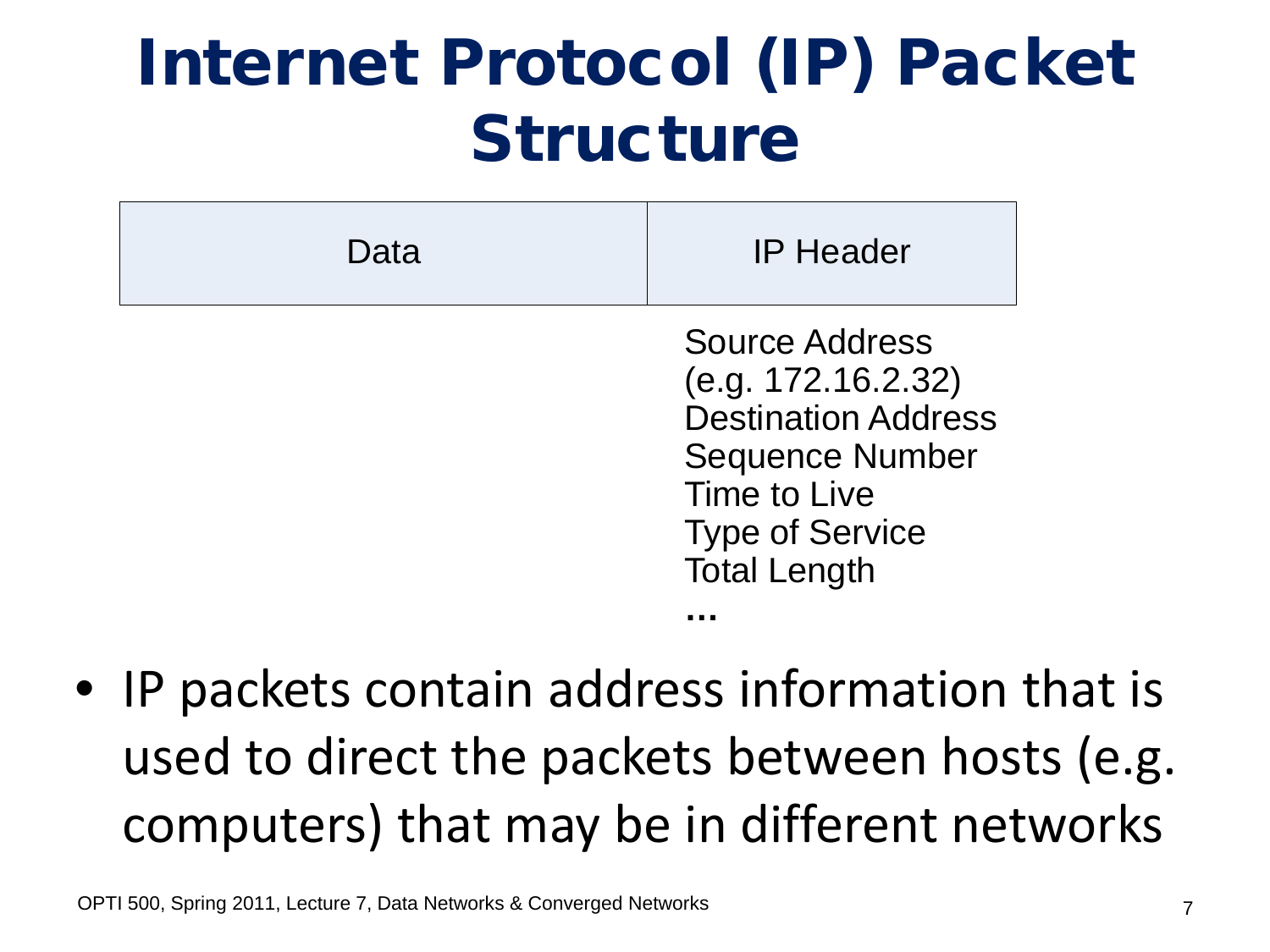### General Packet Structure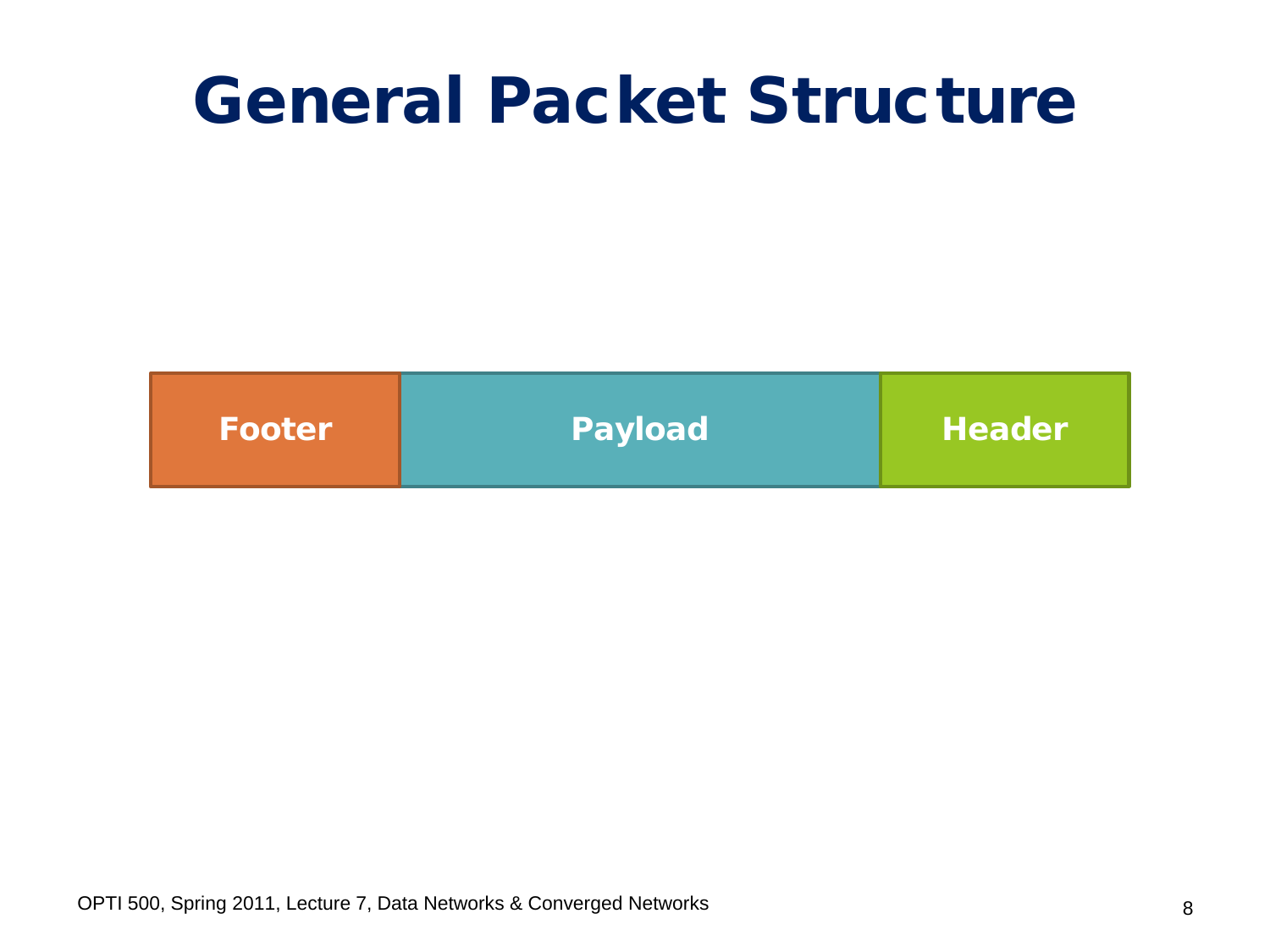## Packet Encapsulation



- A packet in one layer becomes the payload for the packet in the layer just below.
- Headers and footers are appended as you move down the OSI stack.
- Headers and footers are stripped off as you move up the stack.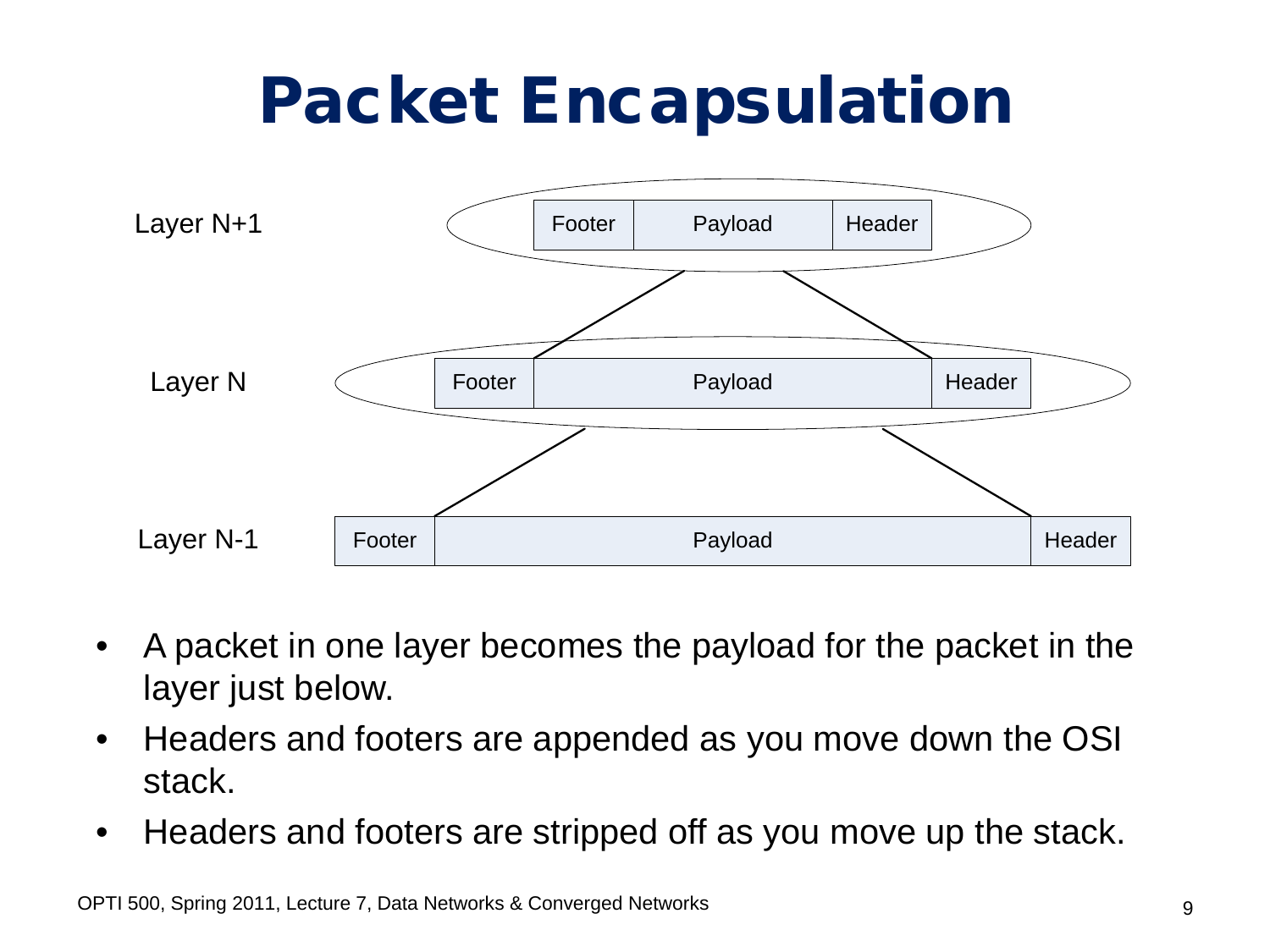# Traversing the Layer Stack



- You traverse the OSI stack as you traverse networks that connect hosts
- Within the networks, you traverse only the Network Layers

OPTI 500, Spring 2011, Lecture 7, Data Networks & Convergence 10 and 10 and 10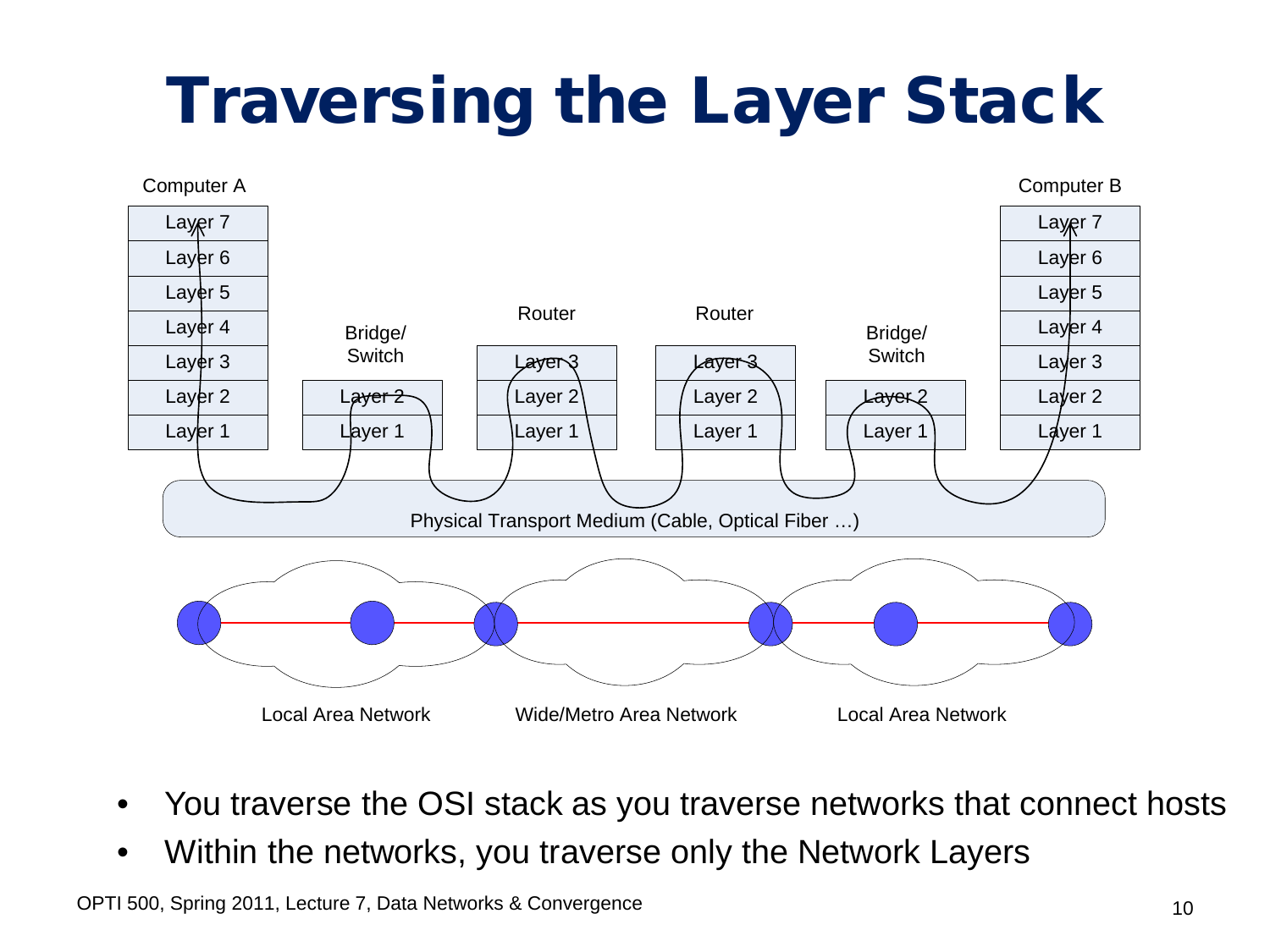## The "Plane" Model of Networks



The plane model collects layer functions into two or more groups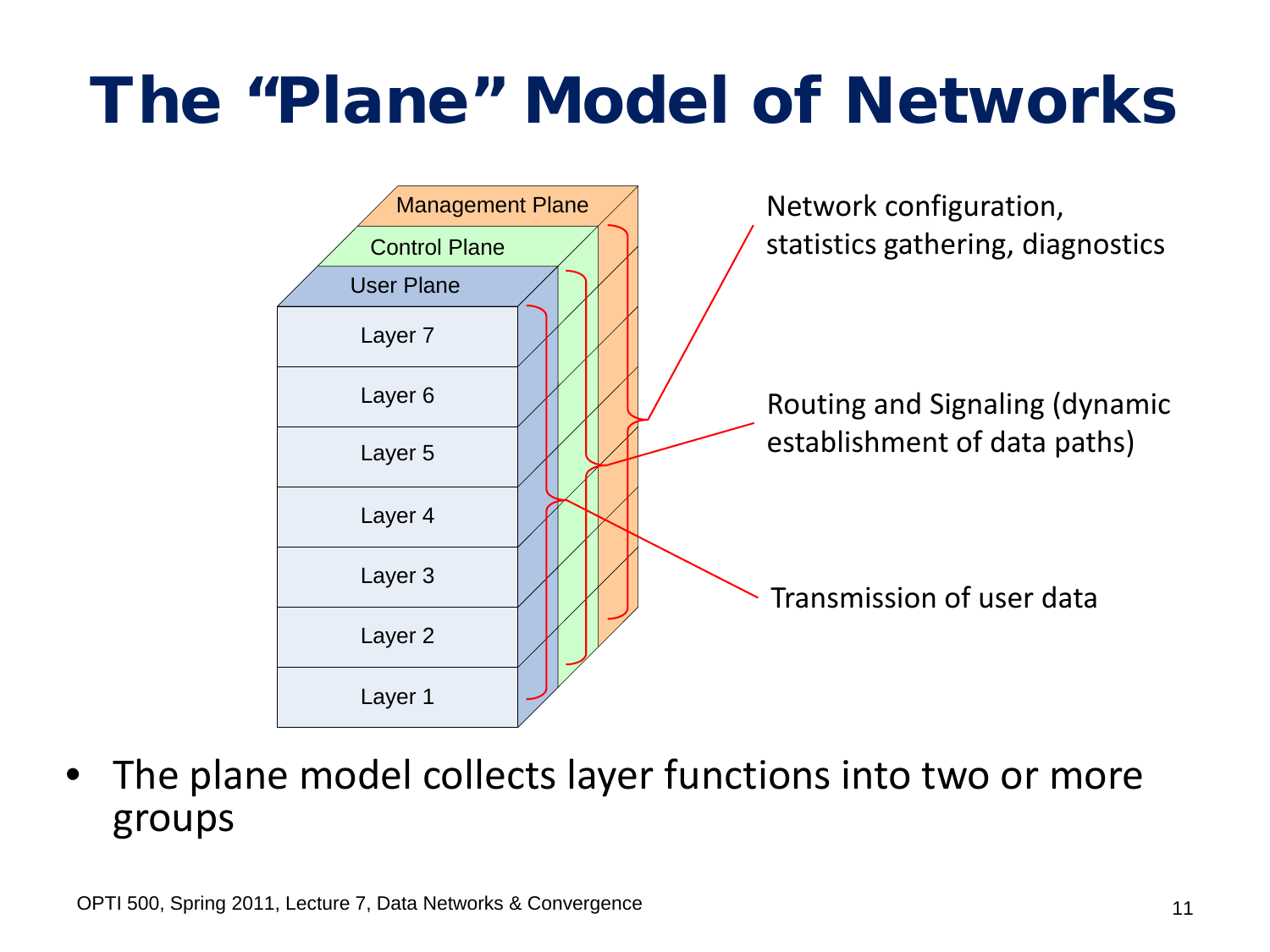# Protocol Stacks



- Protocols have been developed to carry out the functions of the various layers
- Protocols do not always map perfectly into the OSI model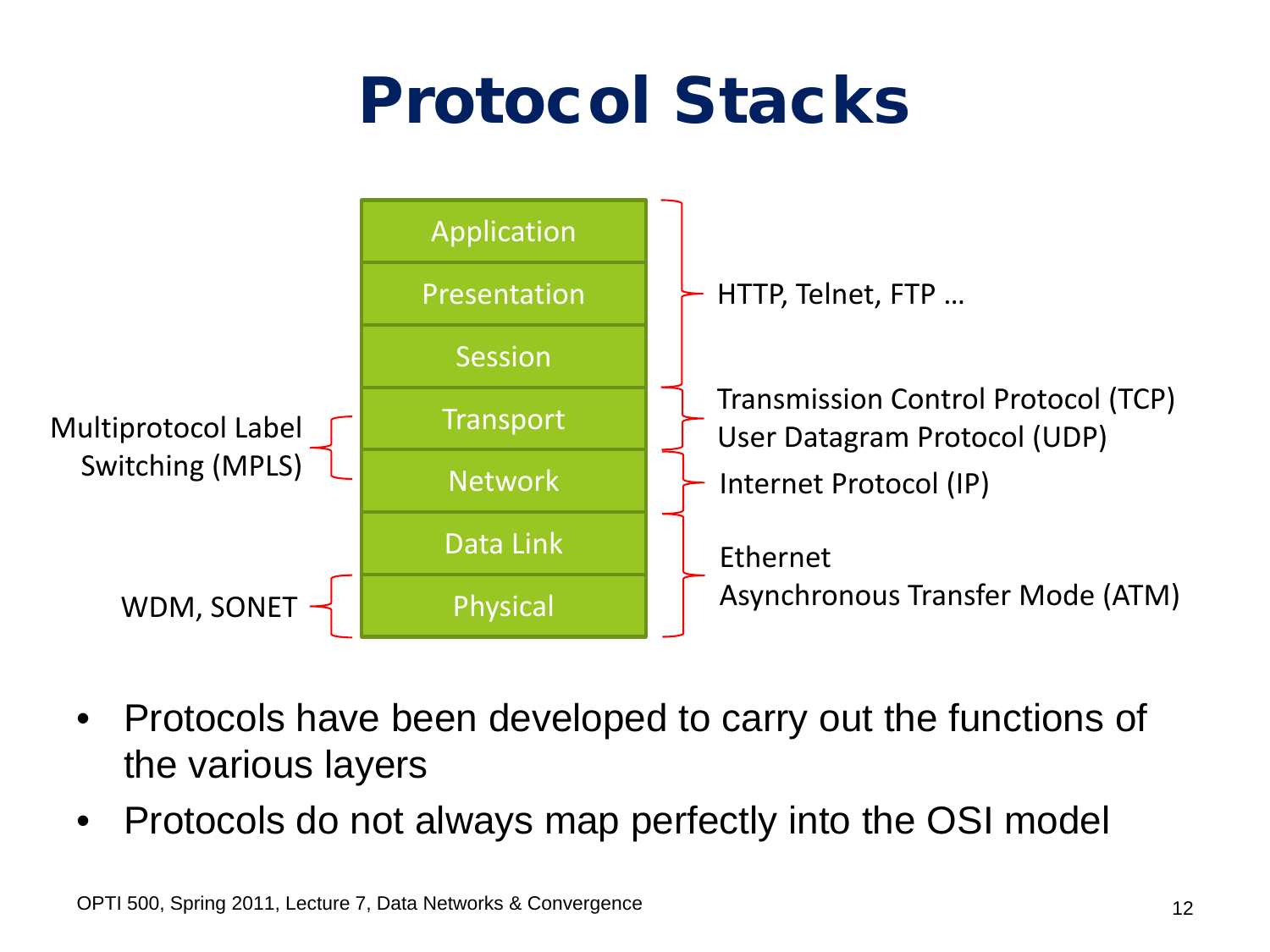## Protocol Stacks



- We often represent the network operation by replacing the OSI layer names with the associated protocols.
- The protocols may represent multiple layers.
- Different protocols may represent the same layers.